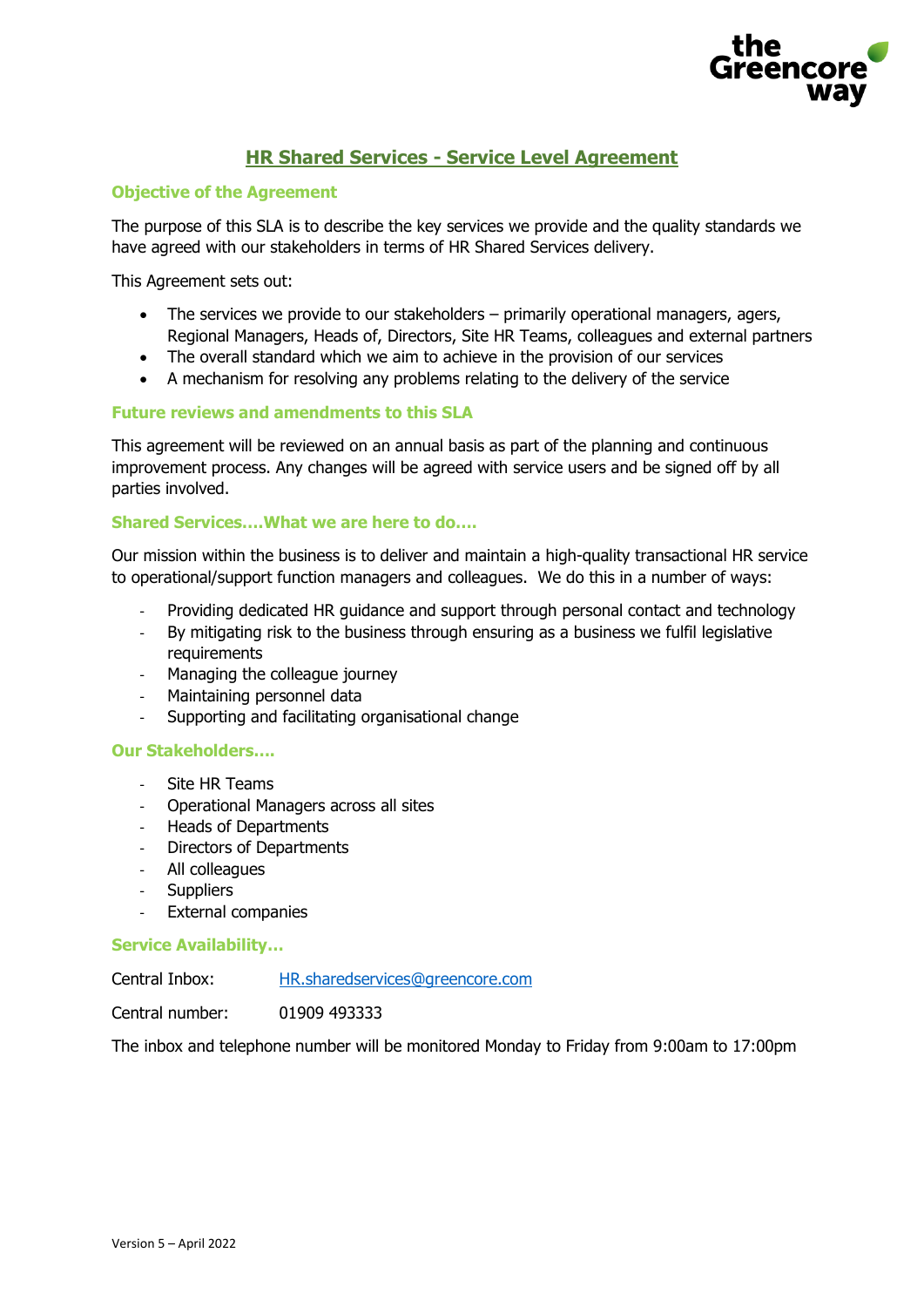

Please be aware that when team training or team meetings take place, messages will be returned as soon as possible after.

## **Our Responsibilities…**

- Process new starters and job changes
- Establish and maintain personnel files
- Provide support and guidance on OpenHr
- Monitor and record staff vetting checks: right to work, identity, references
- Policy Advice
- Payroll support and guidance
- Report writing and systems updates
- Automatic reminders to prompt necessary action

#### **We will…**

- Put our customers first
- Be fair and objective with everyone
- Listen to you, and help all we can
- Do what we say we will do
- Use your feedback to help us improve the services we provide
- Treat all information we receive in the strictest confidence

## **Service Delivery…**

All members of the team will be:

- Competent and experienced in transactional HR
- Be aware of and responsive to the needs of Greencore and its departments
- Experienced in the application of policies, procedures and payroll practice
- Knowledgeable in current employment legislation
- Focussed on Greencore's objectives and decisions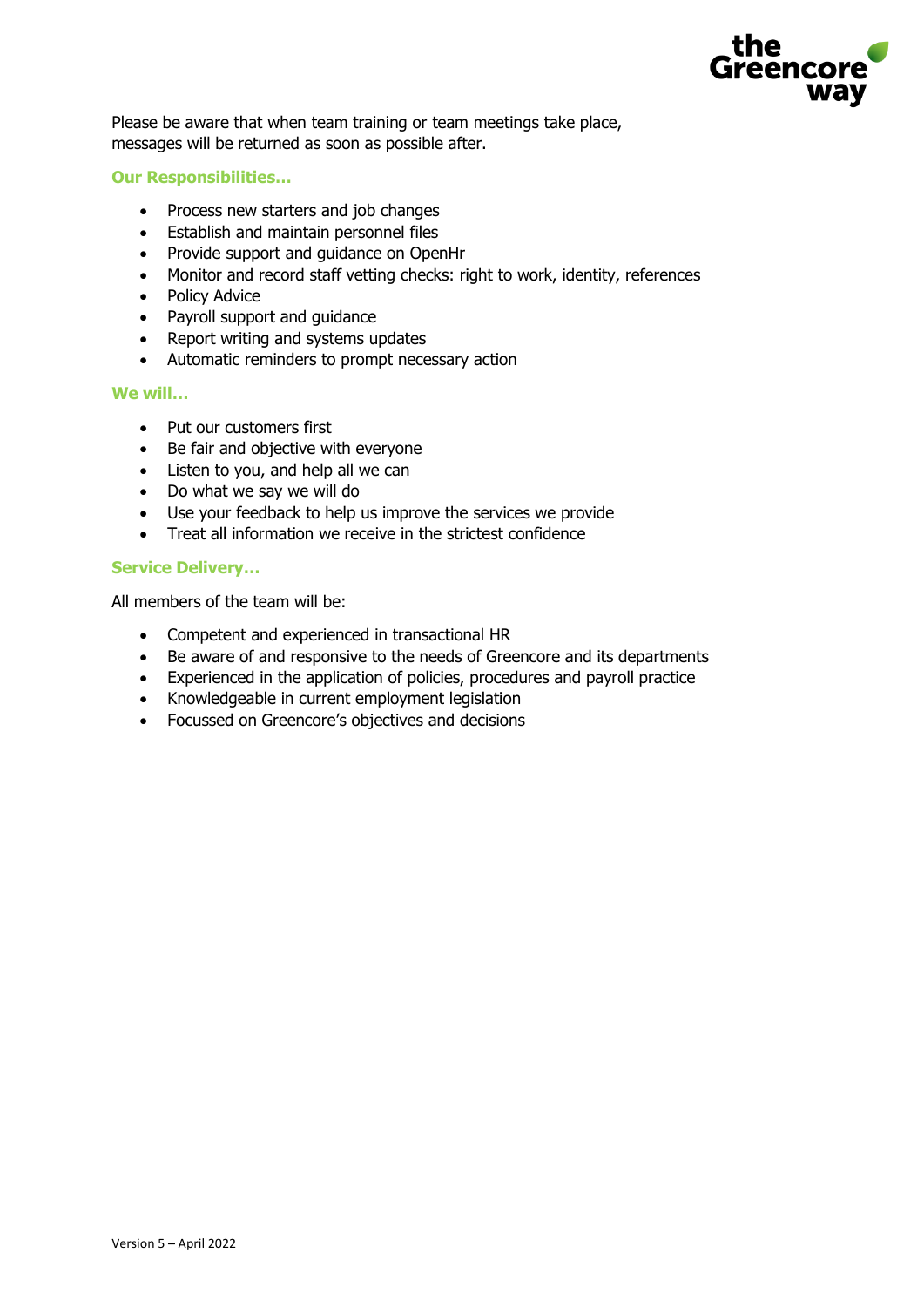

| <b>Category</b>                             | <b>Subcategory</b>                   | <b>SLA</b>     | <b>Automatic</b><br><b>Response</b> |
|---------------------------------------------|--------------------------------------|----------------|-------------------------------------|
|                                             | New Starter - Weekly                 | Medium         |                                     |
| <b>Onboarding</b>                           | New Starter - Monthly                | Low            |                                     |
|                                             | <b>Onboarding Query</b>              | Critical       |                                     |
|                                             | <b>Returned Onboarding Documents</b> | Low            | Y                                   |
|                                             | <b>PMI Application</b>               | High           |                                     |
|                                             | Refer a Friend Payment               | High           |                                     |
|                                             | Passed Probation                     | Low            |                                     |
| <b>Probation</b><br><b>Management</b>       | <b>Probation Review</b>              | Low            | Y                                   |
|                                             | <b>Probation Extended</b>            | Low            |                                     |
|                                             | Name Change                          | High           | Y                                   |
|                                             | <b>Address Details Change</b>        | High           | Y                                   |
|                                             | <b>Bank Details Change</b>           | Critical       | Y                                   |
| <b>Colleague Personal</b><br><b>Changes</b> | <b>Emergency Contact Change</b>      | Medium         | Y                                   |
|                                             | Telephone Detail Change              | High           | Y                                   |
|                                             | Change of NI                         | High           | Y                                   |
|                                             | Email Address Change                 | High           | Y                                   |
|                                             | Job Change                           | Medium         |                                     |
|                                             | Manager Change                       | Medium         |                                     |
|                                             | Shift Change                         | Medium         |                                     |
|                                             | Hours of Work Change                 | Medium         |                                     |
|                                             | <b>Location Change</b>               | Medium         |                                     |
|                                             | Grade/Salary Change                  | Medium         |                                     |
| <b>Colleague</b><br><b>Employment</b>       | Benefit Change                       | Medium         |                                     |
| <b>Changes</b>                              | Role Profile Change                  | Medium         |                                     |
|                                             | Cost/Dept. Code Change               | Medium         |                                     |
|                                             | Secondment                           | Medium         |                                     |
|                                             | Payment frequency change             | Medium         |                                     |
|                                             | <b>FTC Extension</b>                 | Medium         |                                     |
|                                             | Returned Colleague Employment Change | Low            | Y                                   |
|                                             | Promotion                            | Medium         |                                     |
| <b>Time Away from</b>                       | Filing                               | Short-term     | Υ                                   |
| <b>Work</b>                                 | Time away from work query            | Critical       |                                     |
|                                             | <b>ETW Queries (Query)</b>           | Critical       |                                     |
|                                             | Visa expiry first reminder           | Critical       |                                     |
| <b>Eligibility to Work</b>                  | Visa expiry second reminder          | Medium<br>term |                                     |
|                                             | Visa expiry final reminder           | Medium<br>term |                                     |
|                                             | Sickness/Absence filing              | Short Term     | Y                                   |
| <b>Sickness</b>                             | <b>Sick Pay (query)</b>              | Critical       |                                     |
| <b>Flexible Working</b>                     | Flexible Working                     | Medium         |                                     |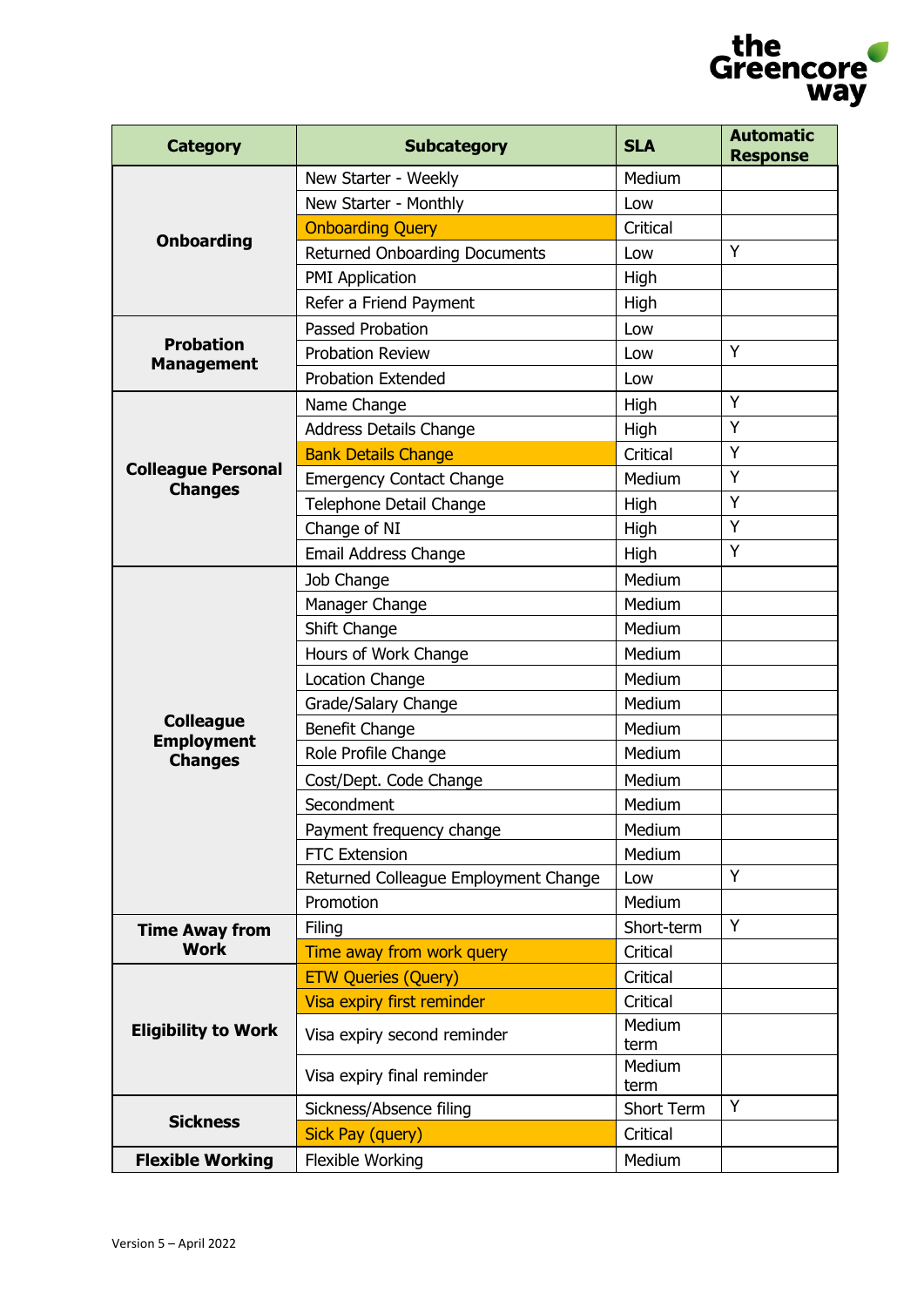|                                      |                                              |                 | the<br>Greencore |
|--------------------------------------|----------------------------------------------|-----------------|------------------|
|                                      |                                              |                 | <b>way</b>       |
|                                      | Maternity                                    | Low             |                  |
|                                      | Paternity                                    | High            |                  |
| <b>Family Friendly</b>               | Adoption                                     | Low             |                  |
|                                      | <b>Shared Parental Leave</b>                 | Low             |                  |
|                                      | Parental Leave                               | Low             |                  |
|                                      | Absence Warnings                             | Low             |                  |
| <b>Colleague Relations</b>           | Filing                                       | Short-term      | Y                |
|                                      | Disciplinary                                 | Low             |                  |
|                                      | Leaver - Voluntary                           | Critical        |                  |
|                                      | Leaver - Involuntary                         | Critical        |                  |
|                                      | Death in Service                             | Medium-<br>Term |                  |
| <b>Colleague Leavers</b>             | Leavers over 7 years                         | Short-term      | Y                |
|                                      | <b>Settlement Agreement</b>                  | Critical        |                  |
|                                      | Non-starter                                  | Critical        |                  |
|                                      | <b>Exit Interview Form</b>                   | Low             |                  |
| <b>Compensation</b>                  | One-Time Payment/Recognition Award           | Medium          |                  |
| <b>Management</b>                    | Allowances (Responsibility etc)              | Medium          |                  |
|                                      | <b>Benefits query</b>                        | Critical        |                  |
| <b>Benefits</b><br><b>Management</b> | <b>Group Pension Application</b>             | Medium          |                  |
|                                      | Pension opt out                              | Medium          |                  |
|                                      | <b>Employment Reference</b>                  | Low             |                  |
|                                      | <b>Tenancy Reference</b>                     | Critical        |                  |
|                                      | Visa reference                               | Critical        |                  |
|                                      | Policy Query                                 | Medium          |                  |
|                                      | Internal - Legal Query                       | Medium          |                  |
|                                      | Reporting                                    | High            |                  |
|                                      | Filing                                       | Short-term      | Y                |
| <b>Service</b>                       | Personal Info Query (Query)                  | Critical        |                  |
| <b>Management</b>                    | <b>Payroll Query (Query)</b>                 | Critical        |                  |
|                                      | <b>IT Query</b>                              | Critical        |                  |
|                                      | <b>Expenses Query</b>                        | Critical        |                  |
|                                      | <b>Data Subject Access Request</b>           | Critical        |                  |
|                                      | <b>GDPR Breach</b>                           | Critical        |                  |
|                                      | OHR Record creation for IT users<br>(Agency) | High            |                  |
|                                      | <b>Complaints</b>                            | Critical        |                  |
| <b>Volume Tasks</b>                  | <b>Bulk filing</b>                           | Short-term      | Y                |
|                                      | <b>Bulk Colleague Data Change</b>            | Short-term      |                  |
|                                      | <b>Bulk Colleague Employment Change</b>      | Medium          |                  |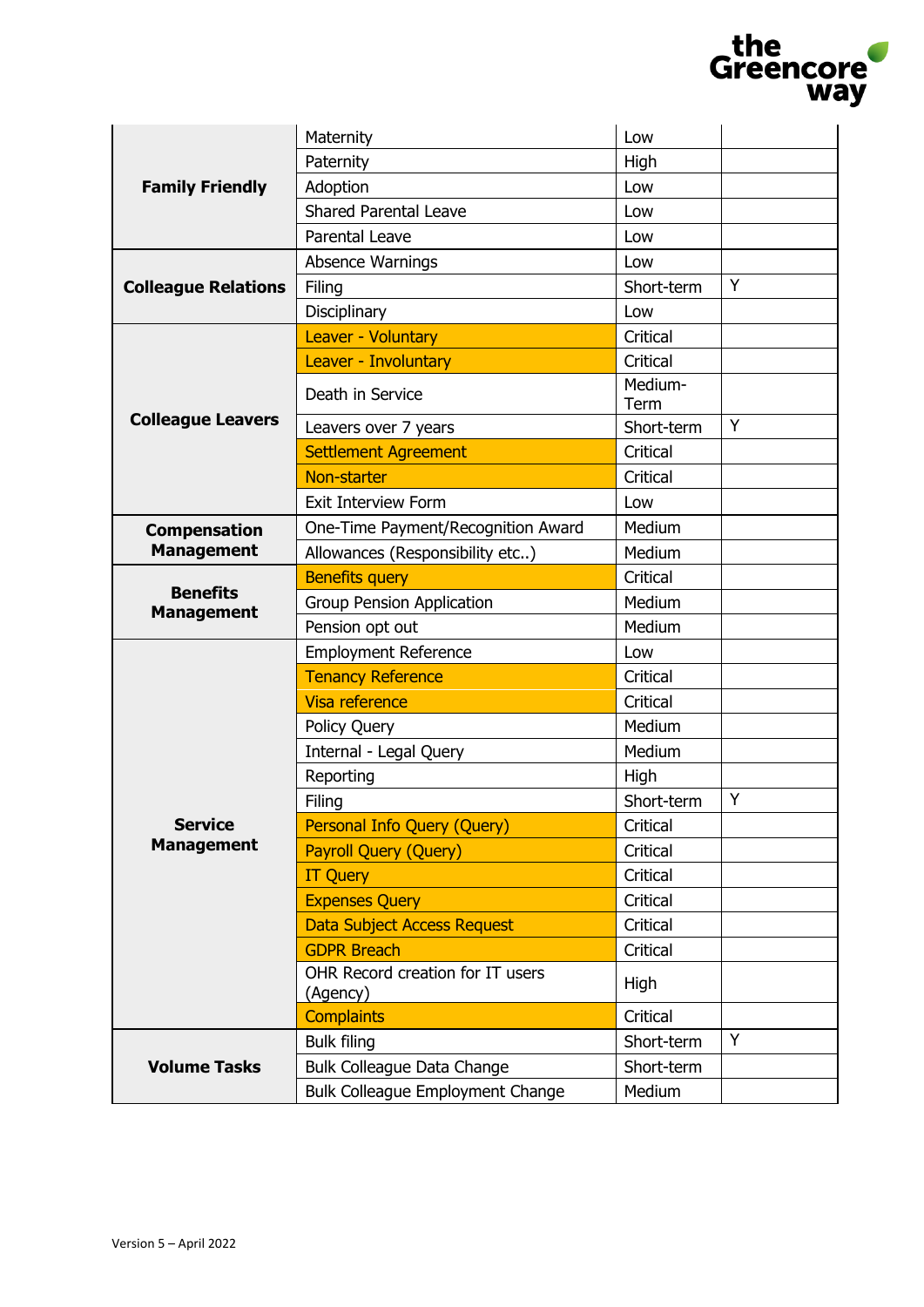

| Kev         |          |  |
|-------------|----------|--|
| Critical    | 24 hours |  |
| High        | 48 hours |  |
| Medium      | 72 hours |  |
| Low         | 5 days   |  |
| Short-term  | 10 days  |  |
| Medium-term | 30 days  |  |
| Long-term   | 90 days  |  |

SLA timings are dependent upon the time in which they are sent:

- The 24 hour opening case period
- Outside the normal working hours will not be activated until the next normal working day. This includes weekend and bank/public holidays
- Paperwork sent through between 4pm and 5pm may not be processed until the next working day
- Paperwork sent through on the morning of payroll cut off may not be processed due to workload and payroll acceptance
- Cases that include more than one item may take longer than the anticipated SLA, for example: 10 new starters in one case may not be processed within the 72 hour SLA

# **Performance Indicators and Targets**

A number of operating standards and targets to measure service performance, customer satisfaction and outcome measures are detailed below:

# **Contact**

| KPI                                                             | <b>Operating Standard</b> | <b>Target</b> |
|-----------------------------------------------------------------|---------------------------|---------------|
| <b>Opening Hours for Visitors</b>                               | $9:00am - 17:00pm$        | 100%          |
| Calls answered within 5 rings<br>or 15 seconds                  |                           | 90%           |
| Time taken to<br>respond/acknowledge general<br>email enquiries | Within 24 hours           | 100%          |

# **Transactions**

| <b>KPI</b>                                                        | <b>Operating Standard</b> | Target |
|-------------------------------------------------------------------|---------------------------|--------|
| New starter acknowledged or<br>informed of missing<br>information | Within 24 hours           | 100%   |
| Employment documentation<br>sent, confirmation sent to<br>Manager | Within 3 days             | 100%   |

#### **Other**

| KPI                            | <b>Operating Standard</b> | Target |
|--------------------------------|---------------------------|--------|
| Errors attributable to service | $\leq 5\%$                |        |